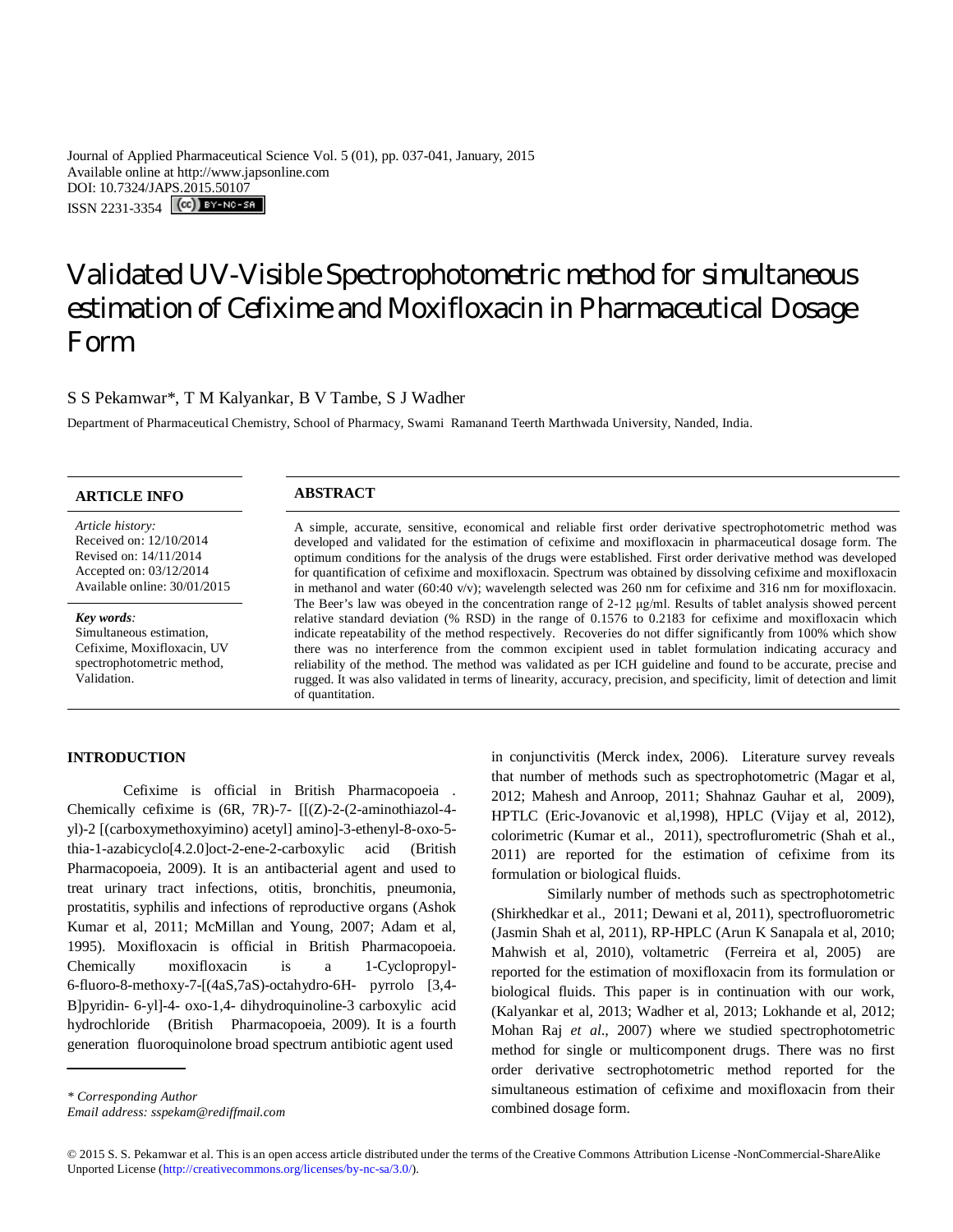So, present study was aimed to develop and validate spectrophotometric method for simultaneous estimation of cefixime and moxifloxacin from combined dosage form which would be simple, cost effective and easily adopted by small laboratories. The structure of cefixime and moxifloxacin are presented in (Figure 1).



**Fig. 1:** Structure of Cefixime and Moxifloxacin.

# **MATERIALS AND METHODS**

# **Reagents and Materials**

Working standard of cefixime was pursued as a gift sample from FDC Pharma Ltd., Mumbai, India and moxifloacine were pursued as a gift sample from Dr. Reddy's Lab, Hyderabad, India. All chemicals and solvents of AR grade were purchased from Rankem Ltd, Mumbai, India.

## **Instrument:**

UV- spectrophotometer UV-1800 (Shimadzu) with spectral bandwidth of 2 nm and 10 mm matched quartz shells was used for development analytical method over the range of 200-400 nm.

# **Preparation of Standard Stock Solutions:**

An accurately weighed quantity of both cefixime and moxifloxacin equivalent to 10 mg was taken in two different 100 ml volumetric flasks and it was dissolved by using water and methanol (40:60 v/v) and volume was made to mark with the same  $(100 \mu g/ml)$ .

The aliquot portion of standard stock solution of cefixime and moxifloxacin were diluted with water and methanol (40:60 v/v) to obtain concentration 10 μg/ml. The solutions were scanned in range of 400 - 200 nm against blank.

# **Selection of Analytical Wavelengths:**

Appropriate dilutions were done for each drug from the standard stock solution and scanned in the spectrum mode from 400 nm to 200 nm. cefixime and moxifloxacin showed absorbance maxima at 260 nm and 316 nm in water : methanol  $(40:60 \text{ v/v})$ 





**Fig. 4:** First derivative overlain spectrum of CEF and MOX.

## **Selection of Analytical Concentration Ranges:**

From the standard stock solution of cefixime, appropriate aliquots were pipetted out into 10 ml volumetric flasks and dilutions were made with water : methanol  $(40:60 \text{ v/v})$  to obtain working standard solutions of concentrations  $2-12 \mu g/ml$ . Absorbance for these solutions were measured at 260 nm for cefixime (Table 1). The calibration curve of difference in absorbance against concentration was plotted (Figure 5).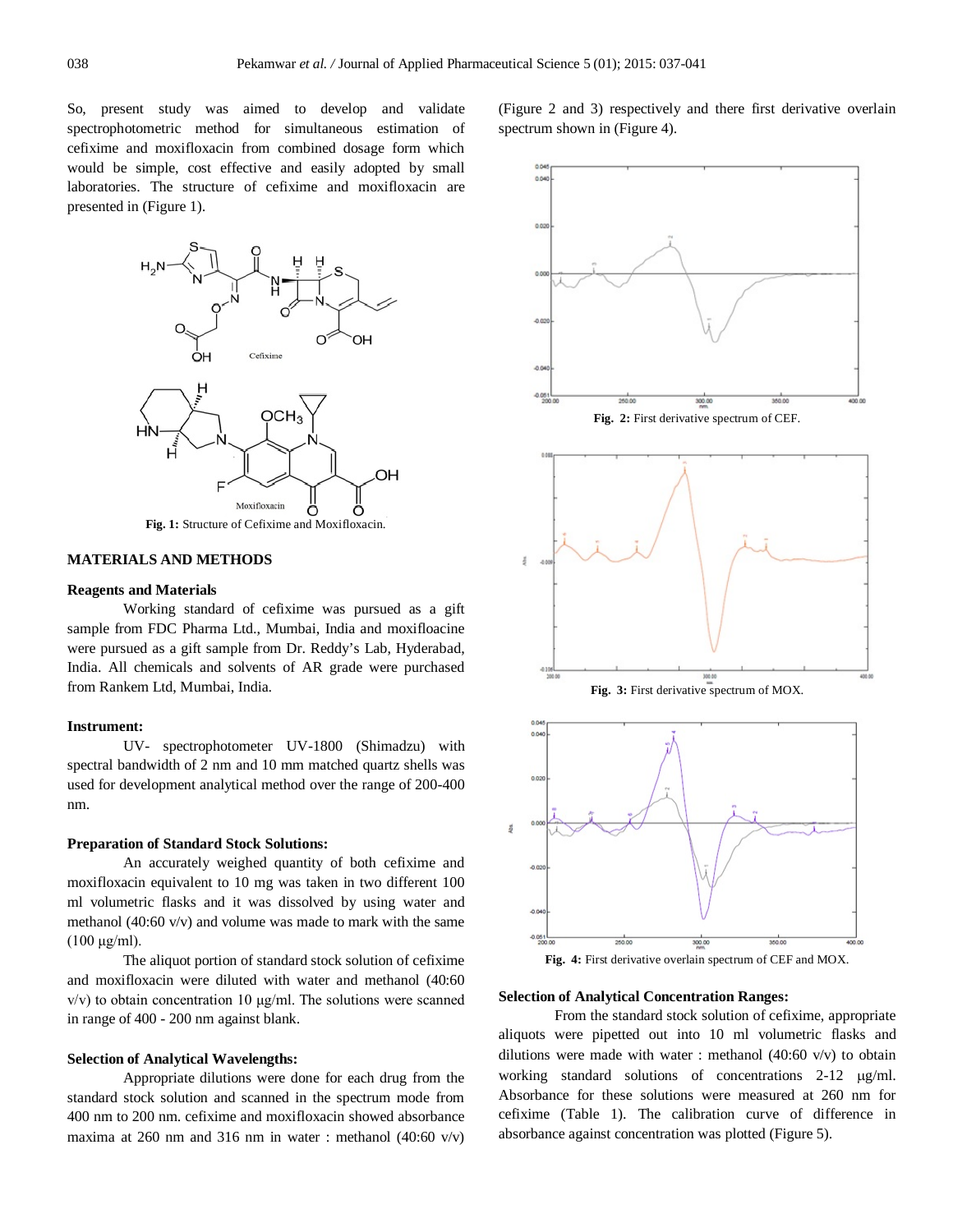| <b>Table 1:</b> Observation for standard calibration curve of CEF. |                              |                            |  |  |  |
|--------------------------------------------------------------------|------------------------------|----------------------------|--|--|--|
| Sr.No.                                                             | Conc. of CEF<br>$(\mu g/ml)$ | Abs. of CEF at 260<br>(nm) |  |  |  |
|                                                                    |                              | 0.099                      |  |  |  |
| 2                                                                  |                              | 0.210                      |  |  |  |
| 3                                                                  | 6                            | 0.312                      |  |  |  |
| 4                                                                  | 8                            | 0.410                      |  |  |  |
| 5                                                                  | 10                           | 0.510                      |  |  |  |
| 6                                                                  | ר ו                          | 0.614                      |  |  |  |



**Fig. 5:** Plot of Beer –Lambert's law of Absorbance for CEF at 260.

Similarly, the standard stock solution of moxifloxacin, appropriate aliquots were pipetted out into 10 ml volumetric flasks and dilutions were made with water: methanol  $(40:60 \text{ v/v})$  to obtain working standard solutions of concentrations  $2-12 \mu g/ml$ . Absorbance for these solutions were measured at 316 nm (Table 2). The calibration curve of difference in absorbance against concentration was plotted (Figure 6).



**Fig. 6:** Plot of Beer –Lambert's law of absorbance for MOX at 316nm.

| <b>Table 2:</b> Observation for standard calibration curve of MOX. |  |
|--------------------------------------------------------------------|--|
|--------------------------------------------------------------------|--|

| Sr. No. | Conc. of MOX | Abs. of $MOX$ at 316 (nm) |
|---------|--------------|---------------------------|
|         |              | 0.071                     |
|         |              | 0.141                     |
|         | n            | 0.207                     |
|         | x            | 0.280                     |
|         | 10           | 0.348                     |
|         | 1つ           | 0.409                     |

## **Analysis of Tablet Formulation**

For analysis of tablet formulation; first twenty tablets were crushed and finely powdered. An accurately weighed quantity of tablet powder equivalent to 4 mg of cefixime and moxifloxacin was transferred in methanol and water (60:40 v/v) in 100 ml volumetric flasks and sonicated for 15 minute, finally volume was made to the mark with same and the solutions were further filtered through Whatman filter paper and the required dilutions were made to get the final concentration containing 2 µg/ml for cefixime and 2 µg/ml for moxifloxacin with water and methanol. The absorbances of the resulting solution of cefixime and moxifloxacin were measured at 260 nm & 316 nm against blank respectively. The analysis procedure was repeated five times. The results of marketed tablet formulation are given in (Table 3).

|  |  |  |  |  |  | <b>Table 3:</b> Results of marketed tablet formulation. |
|--|--|--|--|--|--|---------------------------------------------------------|
|--|--|--|--|--|--|---------------------------------------------------------|

| Drug | <b>Mean*</b> | SD     | $%$ RSD |
|------|--------------|--------|---------|
| CEF  | 99.88        | 0.1576 | 0.1580  |
| MOX  | 99.83        | 0.2183 | 0.2186  |
|      |              |        |         |

\*Each value is a mean of six observations.

# **Method Validation**

# *Linearity*

Both drugs followed the Beer-Lamberts law in the range of 2-12 µg/ml for both CEF and MOX. Caliberation curve were shown in (Figure 5 & 6); regression coefficient  $(R^2)$  are 0.999 and 0.999 for cefixime and moxifloxacin respectively.

#### **Recovery study**

Recovery study was done by standard addition method. These studies were carried out at three levels i.e. multiple level recovery studies. i.e. 80, 100 and 120 % of the label claim of the tablet formulation as per ICH guidelines (Table 4)

#### **Table 4:** Results of Recovery Study.

| Level of<br>recovery                             | % Mean recovery* |            | S.D.       |            | % R.S.D.   |            |
|--------------------------------------------------|------------------|------------|------------|------------|------------|------------|
|                                                  | <b>CEF</b>       | <b>MOX</b> | <b>CEF</b> | <b>MOX</b> | <b>CEF</b> | <b>MOX</b> |
| 80%                                              | 99.97            | 100        | 0.0433     | 0.1028     | 0.0433     | 0.1028     |
| 100%                                             | 100.01           | 100.03     | 0.0675     | 0.1069     | 0.0674     | 0.1068     |
| 120%                                             | 99.95            | 99.85      | 0.0938     | 0.0971     | 0.0938     | 0.0972     |
| $*E$ aab xalu a is a maan af thuas absourations. |                  |            |            |            |            |            |

Each value is a mean of three observations.

## **Precision**

Precision of the method was verified by using stock solutions in concentration containing  $2 \mu g/ml$  of cefixime and moxifloxacin. System repeatability was done by repeating the assay three times of six replicate dilutions of the same concentration after every two hours on the same day for intra-day precision. Inter-day precision was carried out by performing the assay of six sample sets after 24 hours and 48 hours. The results of precision study are given in (Table 5).

**Table 5:** Results of Precision.

| <b>Formulation</b> | Parameter | Intra-day<br>precision* | Inter-day precision* |
|--------------------|-----------|-------------------------|----------------------|
|                    | Mean      | 99.62                   | 99.90                |
| CEF                | SD.       | 0.168                   | 0.147                |
|                    | % RSD     | 0.1686                  | 0.1471               |
|                    | Mean      | 99.58                   | 99.89                |
| <b>MOX</b>         | SD        | 0.2246                  | 0.1981               |
|                    | % RSD     | 0.2255                  | 0.1983               |

\*Each value is a mean of six observations.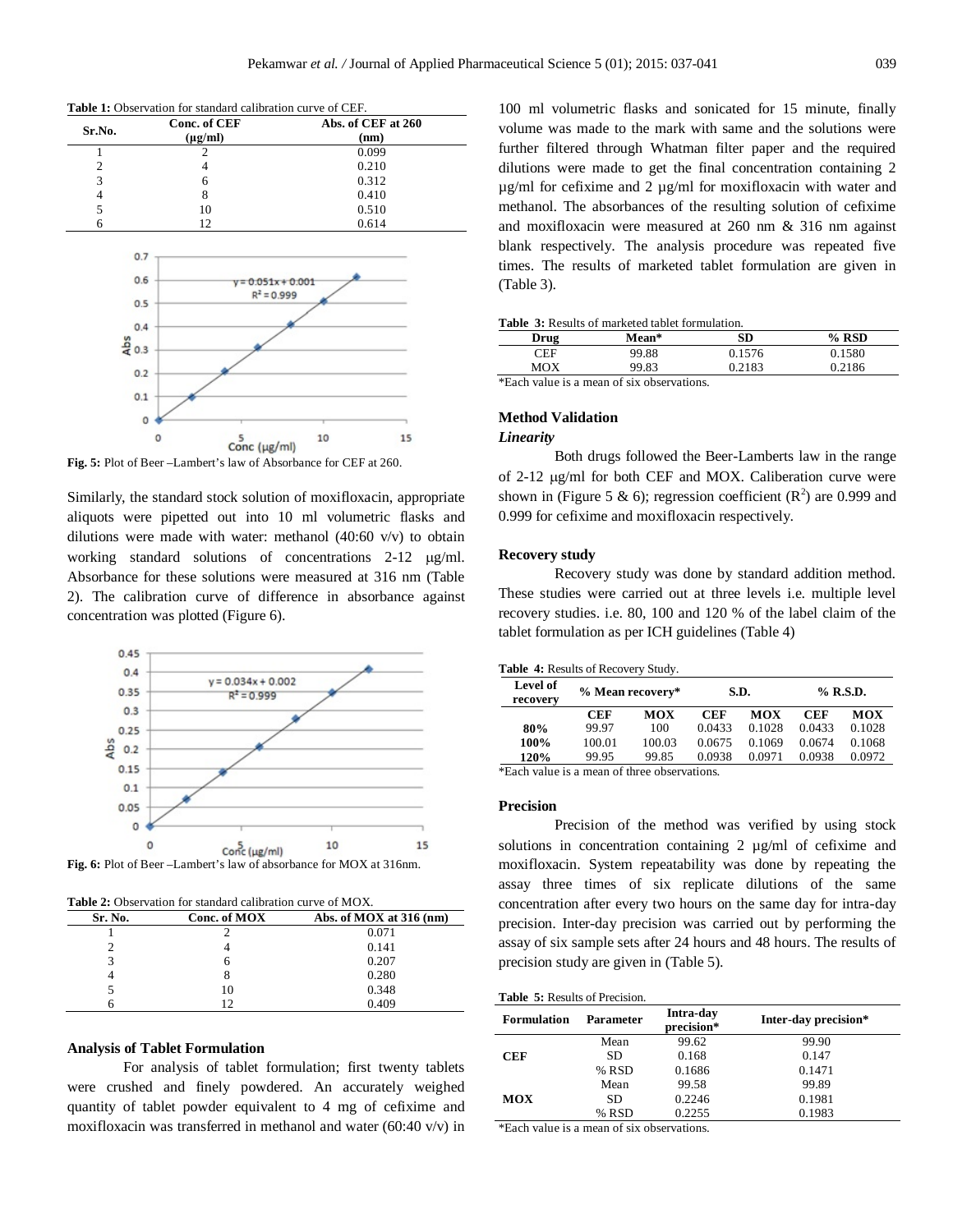# **Limit of Detection (LOD) and Limit of Quantitation (LOQ)**

The LOD is the smallest concentration of the analyte that gives a measurable response (signal to noise ratio of 3). The LOQ is the smallest concentration of the analyte, which gives response that can be accurately quantified (signal to noise ratio of 10). Limit of detection (LOD) and limit of quantification (LOQ) was calculated by using following formula. The results are shown in (Table 6).

$$
LOD = \frac{3.3\sigma}{S}
$$

$$
LOQ = \frac{10\sigma}{S}
$$

Where  $\sigma$  is the standard deviation of the response, taken as a measure of noise, and S is the slope of the calibration curve of analyte.

#### **Table 6:** Optical characteristics and other parameters.

| <b>Parameters</b>                  | CEF      | <b>MOX</b> |
|------------------------------------|----------|------------|
| Working wavelength (nm)            | 260      | 316        |
| Linearity range $(\mu g/ml)$       | $2 - 12$ | $2 - 12$   |
| Limit of detection $(\mu g/ml)$    | 0.0587   | 0.0881     |
| Limit of quantitation $(\mu g/ml)$ | 0.1944   | 0.2924     |
| Slope                              | 0.0510   | 0.0340     |
| Intercept                          | 0.0018   | 0.0022     |
| <b>Regression Coefficient</b>      | 0.999    | 0.999      |

## **RESULT AND DISCUSSION**

The novel method for simultaneous estimation of cefixime and moxifloxacin was developed using water and methanol (40:60 v/v) as solvent. cefixime and moxifloxacin follow Beer-Lambert's law in range of 2-12  $\mu$ g/ml and can be estimated in water and methanol. Commercial formulation containing CEF and MOX were analyzed by proposed method. Mean assay values in tablet were found to be 99.88 and 99.83 for CEF and MOX respectively. The accuracy of method was determined by recovery studies. Pure CEF and MOX were added to the preanalyzed tablet powder at three different levels i.e. 80, 100 & 120% of label claims as per the ICH guidelines. Three replicate analyses were carried out at each level. The mean recovery was found to be 99.97%, 100.01%, 99.95% and 100.00%, 100.03%, 99.85% for CEF and MOX in tablet samples respectively. It indicating that the method has required accuracy and there was no interference with API by excipients present in tablets. The RSD value is below 2% indicated that the method has required precision. The LOD and LOQ values of CEF and MOX at 260 nm and 316 nm were found to be 0.0587 and 0.0.1944 µg/ml and 0.0881 and 0.2924 µg/ml respectively.

# **CONCLUSION**

The developed method was suitable for simultaneous estimation of cefixime and moxifloxacin in tablet formulation. The developed method is economic, specific and sensitive. Recovery studies showed that there is no interference of excipients. Hence this method can be used in quality control and routine analysis of the finished product.

## **ACKNOWLEDGEMENT**

Authors are thankful to Dr. Reddy's lab Ltd. Hyderabad, India and FDC Pharma Ltd. Mumbai, India for providing us the gift sample of the pure drug.

# **REFERENCES**

British Pharmacopoeia. 2009. The Stationery Office on behalf of the Medicines and Healthcare products Regulatory Agency (MHRA). The Department of Health: Great Britain. I & II:1139-40, 4051-54.

Ashok Kumar, Lalit Kishore, Anroop Nair, Navpreet Kaur. Kinetic spectrophotometric method for the estimation of cefixime in pharmaceutical formulations. Der Pharma Chemica, 2011; 3(4):279-291.

McMillan A, Young H. The treatment of pharyngeal gonorrhoea with a single oral dose of cefixime. International Journal of STD & AIDS, 2007; 18(4):253–254.

Adam D, Hostalek U, Troster K. 5-day cefixime therapy for bacterial pharyngitis and/or tonsillitis: comparison with 10-day penicillin V therapy. Cefixime study group. Infection, 1995; 23(2):S83–6.

The Merck index, merck research laboratories, whitehouse station, New Jersey, USA, 2006, 14, 1087.

Magar S D, Tupe A P, Pawar P Y, Mane B Y. Simultaneous Spectrophotometric Estimation of cefixime and azithrhomycin in tablet dosage form. Current Pharma Res, 2012; 2(3):535-538.

Mahesh Attimarad, Anroop B Nair. Simultaneous determination of ofloxacin and cefixime by first and ratio first derivative UV spectroscopy. Chronicles of Young Scientists, 2011; 2(3):144-149.

Hafiz M A, Shahnaz Gauhar, Raheela B, Iyad N M. Development of HPLC-UV method for analysis of cefixime in raw materials and in capsule. Jordan J Pharm Sci, 2009; 2(1):53-64.

S Eric-Jovanovic, D Agbaba, D Zivanov-Stakic, Zivanov D, Vladimirov S. HPTLC determination of ceftriaxone, cefixime trihydrate and cefotaxime in dosage forms. J Pharm and Biomed Ana, 1998; 18:893- 898.

Govind J K, Vijay R R, Gaurang G P, Joshi H S. Validated LC method for simultaneous analysis of cefixime and ornidazole in commercial tablets. Int J Chem Tech Res, 2012; 4(3):1124-1136.

Kumar R, Singh P, Singh H. Development of a colorimetric method for the analysis of pharmaceutical formulation containing both ofloxacin and cefixime. Int J Pharm Sci, 2011; 3(2):178-179.

Shah J, Jan M R, Shah S, Inayatullah. Spectrofluorimetric method for determination and validation of cefixime in pharmaceutical preparations through derivatization with 2- cyanoacetamide. J Flourescence, 2011; 21(2):579-585.

Dhumal D M, Shirkhedkar A A, Sanjay J S. Quantitative determination of moxifloxacin hydrochloride in bulk and ophthalmic solution by UV-spectrophotometry and first order derivative using area under curve. Der Pharmacia Lettre, 2011; 3(3):453-456.

Dewani A P, Bakal R, Shiradkar M R, Chandewar A V. Absorption ratio method for the estimation of moxifloxacin HCL & ketorolac tromethamine in their combined dosage form by UV-visible spectroscopy. Int J Pharm Res Devt, 2011; 3(7):21-26.

Jasmin Shah, M Rasul Jan, Inayatullah, M Naeem Khan. Micellar-enhanced spectrofluorometric quantification of moxifloxacin in pharmaceutical formulations, human urine and plasma samples. African Journal Pharmacy and Pharmacolgy, 2011; 5(5):616-624.

Arun K Sanapala, Mangamma K, Anusha M, Janiki Priyadarsini V, Raja Kumar V. A validated RP- HPLC method for the analysis of Moxifloxacin hydrochloride in pharmaceutical dosage forms, Int J Adv Pharmal Sci, 2010; 1(2): 347-352.

Najma S M, Saeed A, Mahwish A, Sana S, Somia G, Moona M K. High-performance liquid chromatography assay for moxifloxacin in bulk, pharmaceutical formulations and serum: application to in-vitro metal interactions. J Chinese Chem Soc, 2010; 57:708-717.

Aparecido M, Trindade G, Silva G M, Ferreira V S. Determination of moxifloxacin in tablets and human urine by square-wave adsorptive voltammetry. J Microchem, 2005; 81:209-216.